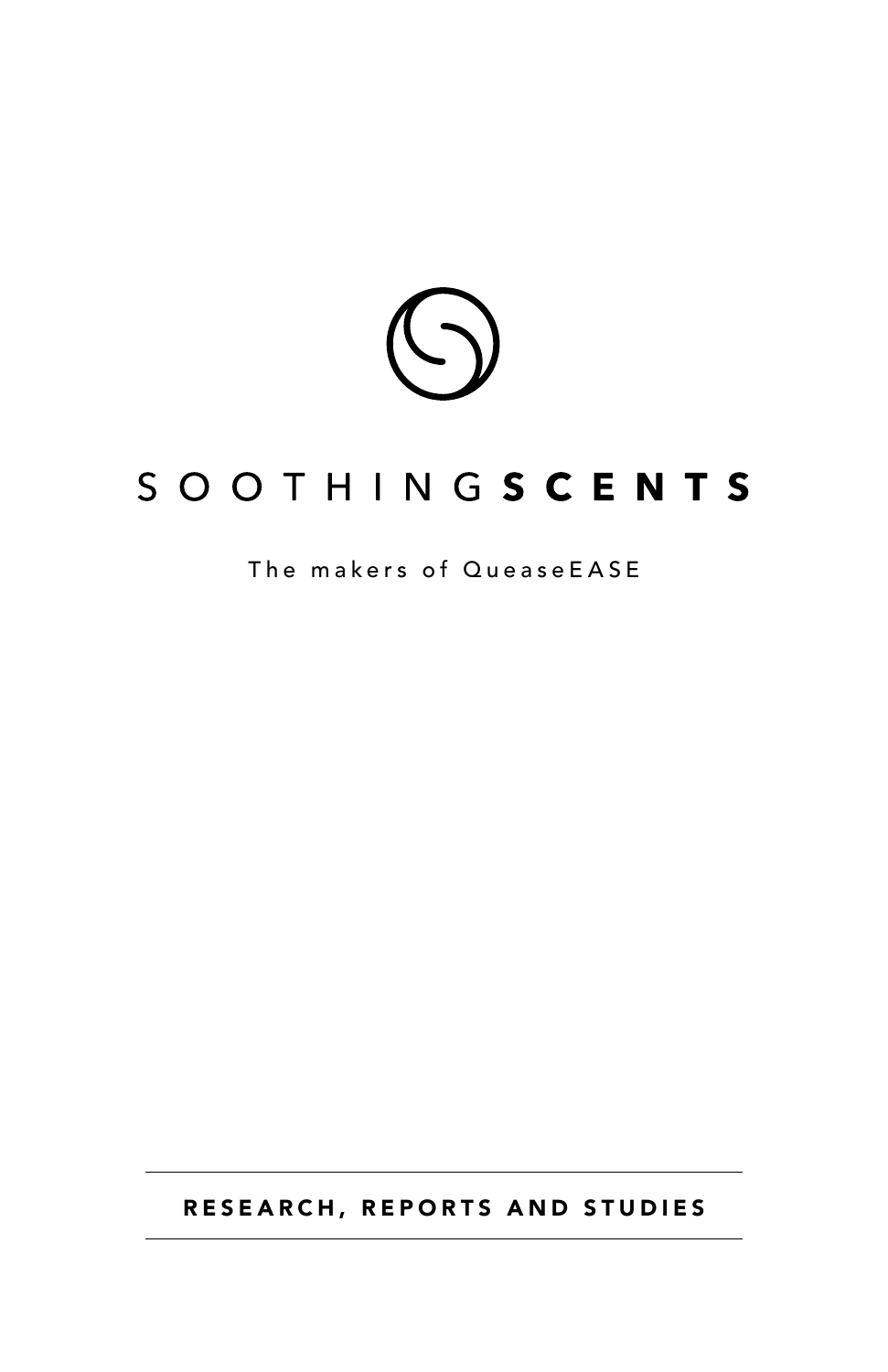# MADIGAN HEALTHCARE SYSTEM *........................................................................4*

*In a study conducted by Madigan Healthcare System, users of QueaseEASE® , compared to placebo, showed a* statistically significant decrease in nausea*, as well as a significantly higher perception of treatment effectiveness.*

# ST. JUDE CHILDREN'S RESEARCH HOSPITAL *................................................5-7*

*At St. Jude Children's Research Hospital, data collected from a three month pilot project showed QueaseEASE® to be a feasible intervention. It also found that patients, families, and nursing staff were highly satisfied with QueaseEASE®.*

# FLOYD MEMORIAL HOSPITAL *........................................................................... 8-9*

*Published in the October 2015 issue of JoPAN, a Floyd Memorial Hospital study showed using QueaseEASE® for post discharge nausea* reduced nausea 100% of the time*. In addition, nearly half experienced complete relief.*

# OREGON HEALTH AND SCIENCE UNIVERSITY *..............................................10*

*Oregon Health and Science University conducted a limited size clinical trial of QueaseEASE® to test efficacy and patient satisfaction. Findings showed* 85% of users had total relief of nausea *and were satisfied with QueaseEASE®.*

# BON SECOUR ST. FRANCIS HEALTH SYSTEM *............*

*Clinical trials conducted at Bon Secour St. Francis Health System concluded that*  70% of patients reported relief of nausea *after using QueaseEASE®, both in PACU and post discharge. In addition, 97% were satisfied with their treatment for nausea.*

#### SCRIPPS *.....................................................................................................................12*

*Scripps Clinic Carmel Valley conducted a small investigational trial that found that* 62% of patients got relief from their nausea *after inhaling QueaseEASE®. The average patient rating of the product was 4.5 out of 5.*

# STEPHENS MEMORIAL HOSPITAL *......................................................................13*

*A study conducted at Stephens Memorial Hospital showed that* 90% of patients using QueaseEASE® had relief from their nausea*, with 50% experiencing complete relief.*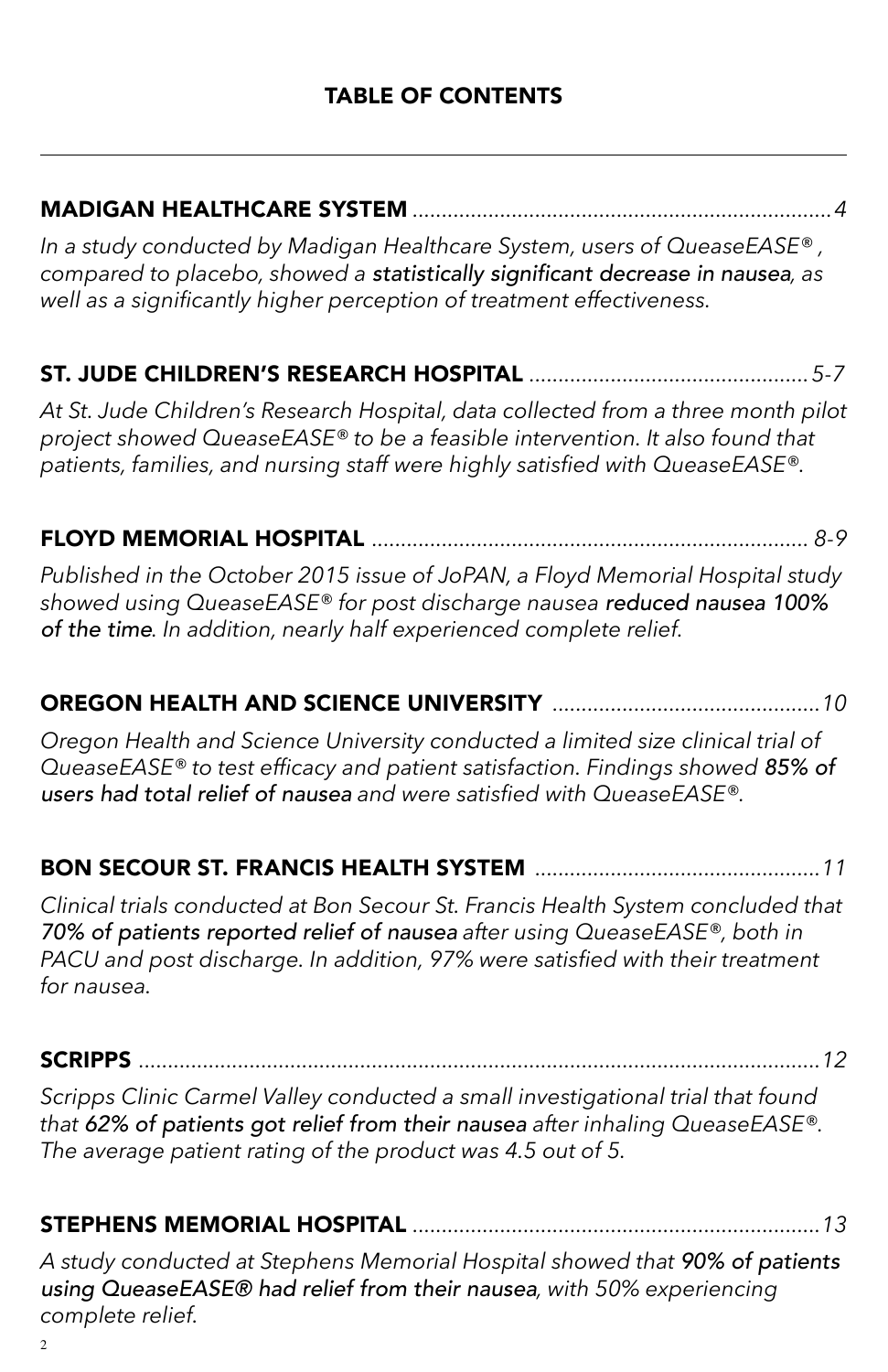# UNIVERSITY OF COLORADO *........................................................................14 -17*

*In a University of Colorado descriptive qualitative study comparing QueaseEASE® to alcohol pads, patients and nurses both reported s*ignificantly higher satisfaction with QueaseEASE®*.*

# HOUSTON METHODIST *.........................................................................................18*

*In a study conducted at Houston Methodist Sugarland Hospital,* results showed a 60% reduction in antiemetic drug use *after patients inhaled QueaseEASE® in the PACU. This led to a 100% recommendation to include it in their multi-modal therapy for PONV.*

### QUEENS MEDICAL CENTER *.................................................................................19*

*A Queens Medical Center trial found a* 15 minute decrease in PACU stay *when nauseated patients used QueaseEASE®. There was also a* 37% decrease in Phenergan use *and more than a* 50% decrease of Kytril administration. *In addition, 82% of patients felt that QueaseEASE® helped relieve their nausea.*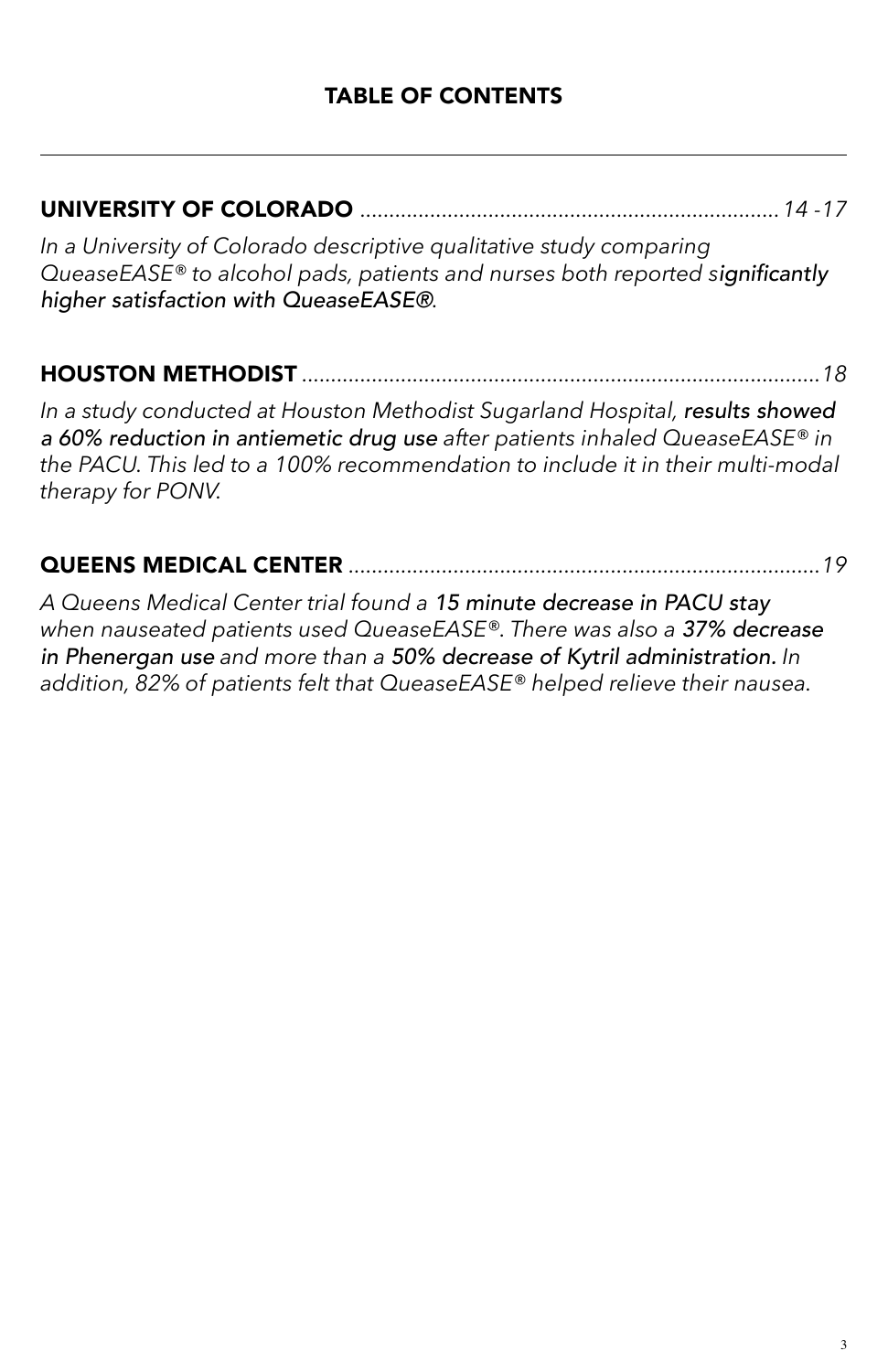

### A PROSPECTIVE, RANDOMIZED STUDY OF THE EFFECTIVENESS OF AROMATHERAPY FOR RELIEF OF POSTOPERATIVE NAUSEA AND VOMITING

Hodge, N., Pierce, R., McCarthy, M., Feider, L., Center for Nursing Science & Clinical Tacoma, WA Inquiry, and Sumner, C., Medical-Surgical Nursing Unit

#### *Background*

• Postoperative nausea and vomiting (PONV) is the number one concern for patients having surgery under general anesthesia; it causes subjective distress, along with increased complications and delays in hospital discharge. Aromatherapy represents an alternative and complementary therapy for management of PONV.

#### *Purpose*

• To study the effectiveness of aromatherapy for PONV in postoperative patients admitted to the surgical unit for at least 24 hours.

# *Methods*

• A prospective, randomized two group design with the treatment group receiving an aromatic inhaler (QueaseEASE®) and the control group receiving a placebo inhaler. Patients were recruited from the Surgical Services Center, enrolled 1-5 days prior to surgery, and received the study intervention with the first complaint of nausea. The self-administered inhaler was used as an immediate treatment for nausea. Patients completed two Likert-type scales rating nausea at baseline and after 3 minutes, and questionnaires addressing satisfaction with nausea treatment and perceived effectiveness of aromatherapy.

# *Results*

• Of 339 enrolled patients, 121 patients experienced PONV; 25 patients were lost to attrition. A change score was computed for the initial and follow-up nausea assessment scores. Nausea scores in both the treatment group and the placebo group decreased significantly,  $p < .01$  and  $p < .01$ respectively, and there was a significant difference between the two groups,  $p = .03$ . Satisfaction with overall management of PONV was high regardless of group. Perceived effectiveness of aromatherapy was significantly higher in the treatment group, p=.02.

#### *Implications*

4

• Aromatherapy was favorably received by most patients and represents an effective treatment option for post-op nausea.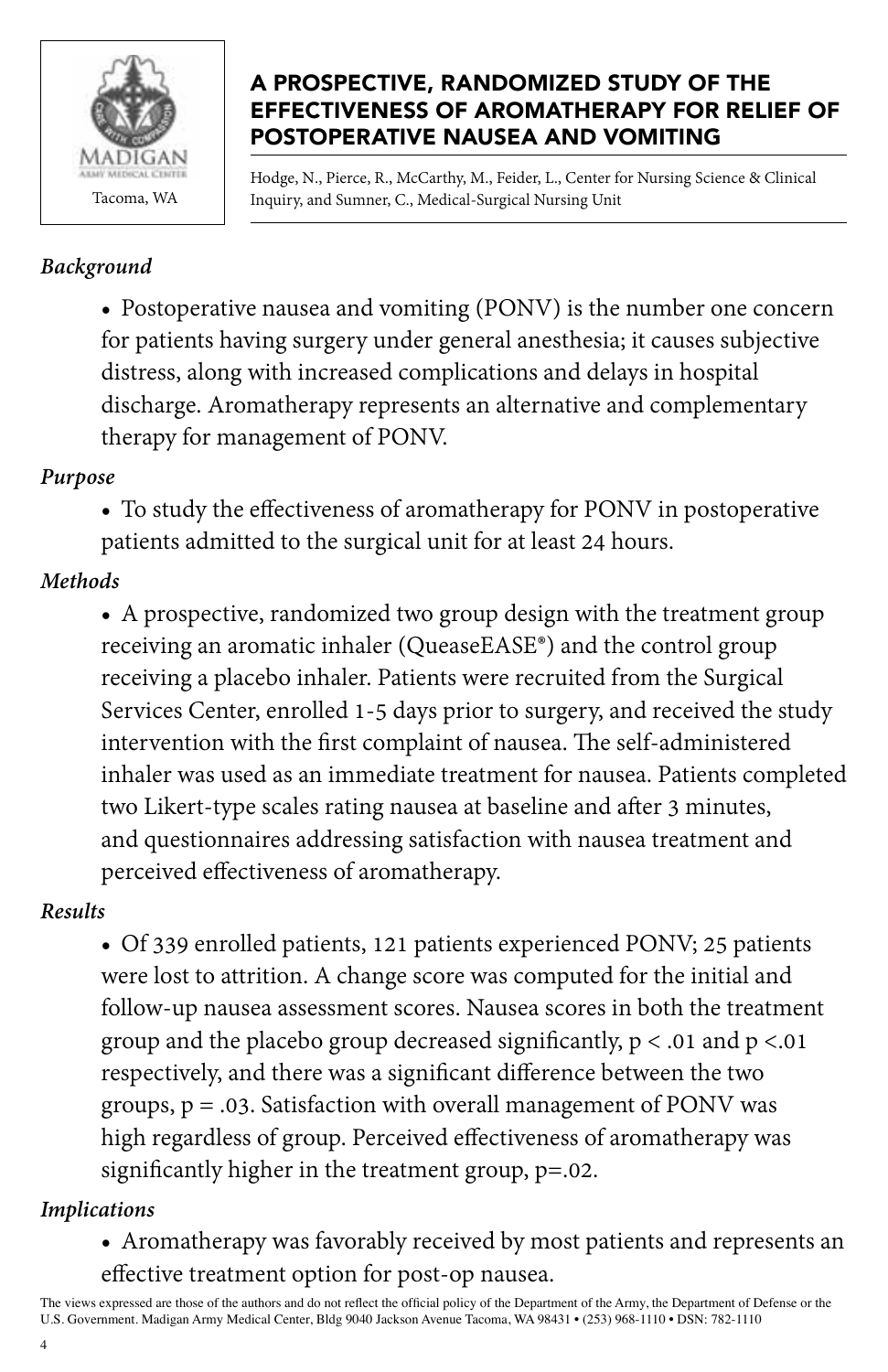

### THE IMPLEMENTATION OF AROMATHERAPY INTO THE PEDIATRIC ONCOLOGY SETTING: AN EVIDENCE BASED INITIATIVE

Melinda Burks BSN, RN, CPHON, Tara Chambers MSN, RN, Heather Bradley BA, RN, Memphis, TN Kristy Gibbons MS, RD, CSP, CSO, LDN, Emily Browne, DNP, RN, CPNP

#### *Introduction*

- Aromatherapy is the therapeutic use of essential oils from plants to support and balance the mind, body, and spirit to improve quality of life and increase well-being.
- Pediatric oncology patients experience multiple distressing symptoms and side effects from their disease and treatment.
- Aromatherapy can complement conventional treatment by reducing or eliminating side effects such as nausea, vomiting and anxiety.
- The objective of this project is to assess the satisfaction and feasibility of implementing aromatherapy in the pediatric oncology setting.

# *Methods*

- During a 3-month pilot, patients in the Nursing Surgical Services Procedures Department with symptoms of nausea, vomiting, and/or anxiety were offered the QueaseEASE® aromatic inhaler (n=39).
- Patients were excluded if they were younger than 2 years of age, had a history of asthma, current respiratory symptoms, perfume sensitivity, or essential oil allergies.
- The nurse educated the patient/parent and dispensed the product for patient self-administration.
- Nurses and patients or parents completed evaluations at the time of initial administration. Satisfaction and feasibility were assessed and general comments were solicited.
- Two weeks later, the patient or parent received a follow-up phone call to assess ongoing use and satisfaction.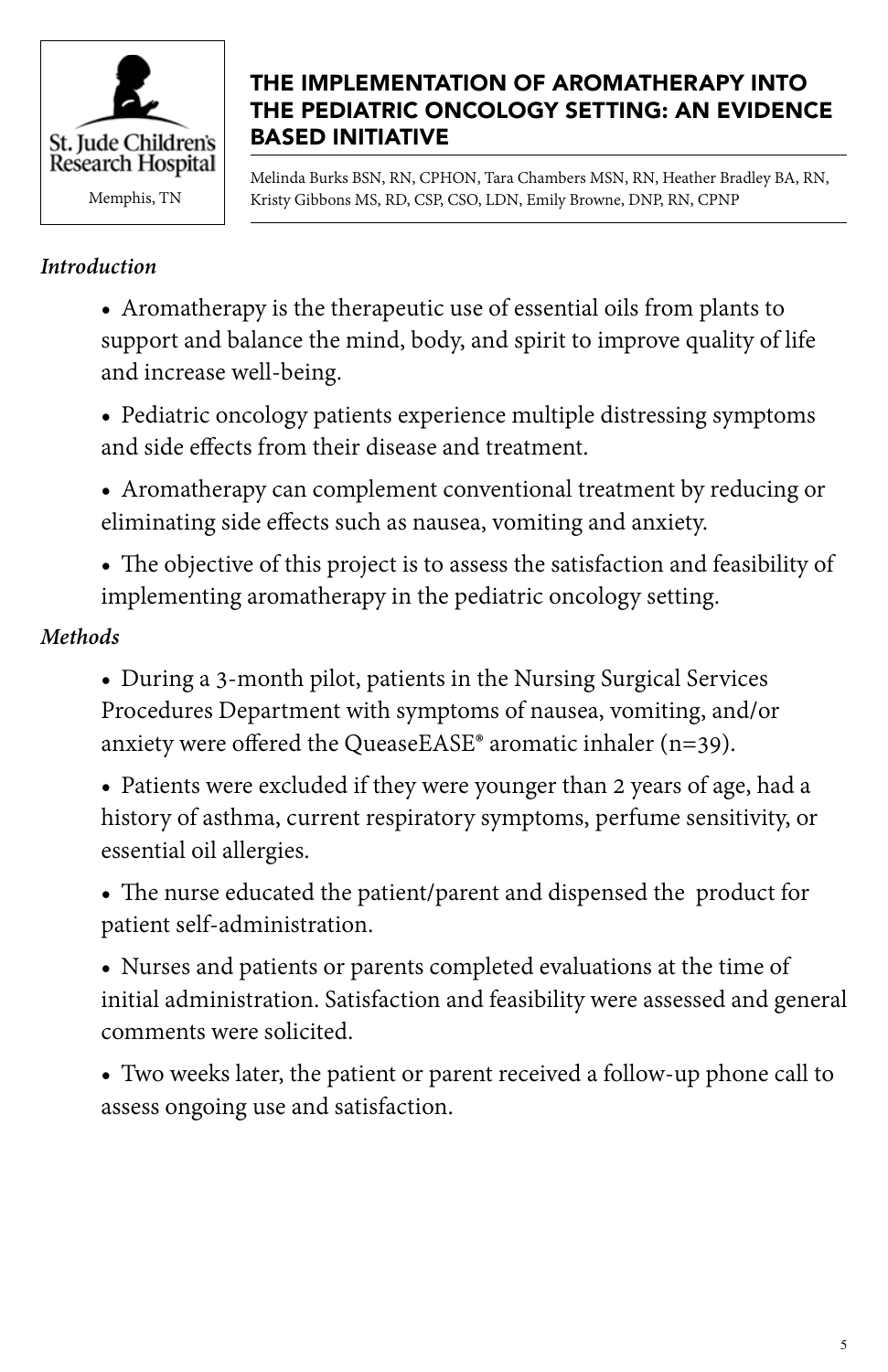

### THE IMPLEMENTATION OF AROMATHERAPY INTO THE PEDIATRIC ONCOLOGY SETTING: AN EVIDENCE BASED INITIATIVE

Melinda Burks BSN, RN, CPHON, Tara Chambers MSN, RN, Heather Bradley BA, RN, Memphis, TN Kristy Gibbons MS, RD, CSP, CSO, LDN, Emily Browne, DNP, RN, CPNP

#### *Results*

• Figure 1. Results of satisfaction survey distributed to patients/families  $(n= 39)$  and nurses  $(n=25)$ .



# Results Continued

- Figure 2. Types of symptoms triggering aromatherapy use at time of initial administration and during the follow-up period.

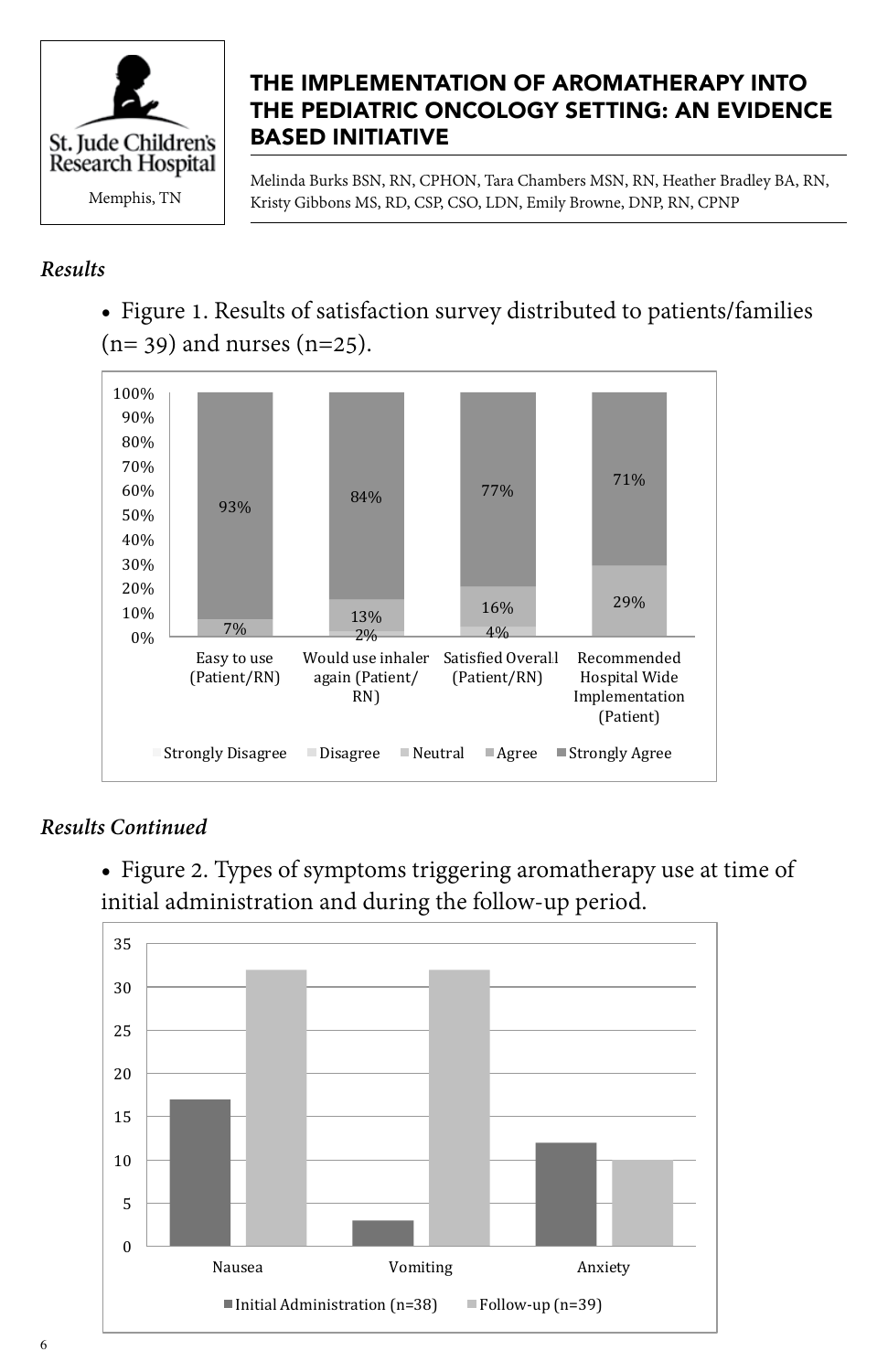

### THE IMPLEMENTATION OF AROMATHERAPY INTO THE PEDIATRIC ONCOLOGY SETTING: AN EVIDENCE BASED INITIATIVE

Melinda Burks BSN, RN, CPHON, Tara Chambers MSN, RN, Heather Bradley BA, RN, Memphis, TN Kristy Gibbons MS, RD, CSP, CSO, LDN, Emily Browne, DNP, RN, CPNP

#### *Conclusions*

- Aromatherapy usage can decrease the need for medications and improve a patient's quality of life and general feeling of well-being.
- Aromatherapy is a feasible intervention, resulting in highly satisfied patients, parents, and nurses. It is recommended that it be available hospital-wide.

#### *Comments from patients and parents regarding ongoing aromatic inhaler use:*

- 13 year old patient: "QueaseEASE® is easy to use and stops nausea fast."
- Mother of 15 year old patient with Down Syndrome: "He likes to smell the QueaseEASE® and it has helped to decrease his nausea and vomiting from chemo. He is able to use it himself and even got it out of my bag and put it on his pillow. It seems to help him relax."
- Mother of 7 year old patient: "QueaseEASE® has helped decrease her anxiety with port access and also helps with nausea from chemo. I really like the fact that she can use the QueaseEASE® and it is not a medication but a natural product."
- Mother of 13 year old patient: "QueaseEASE® has really helped to decrease his anxiety with port access and also prior to procedures under anesthesia. He no longer needs to take Ativan before his port is accessed."

There were no financial relationships with commercial interests. Partial funding for this project was provided by a grant from the St. Jude Division of Nursing Research and EBP Council. We would like to acknowledge Nancy West, MSN, RN, CCRP, for her assistance with data entry and Michelle Haimes, MSN, RN, NE-BC, for her support of this project.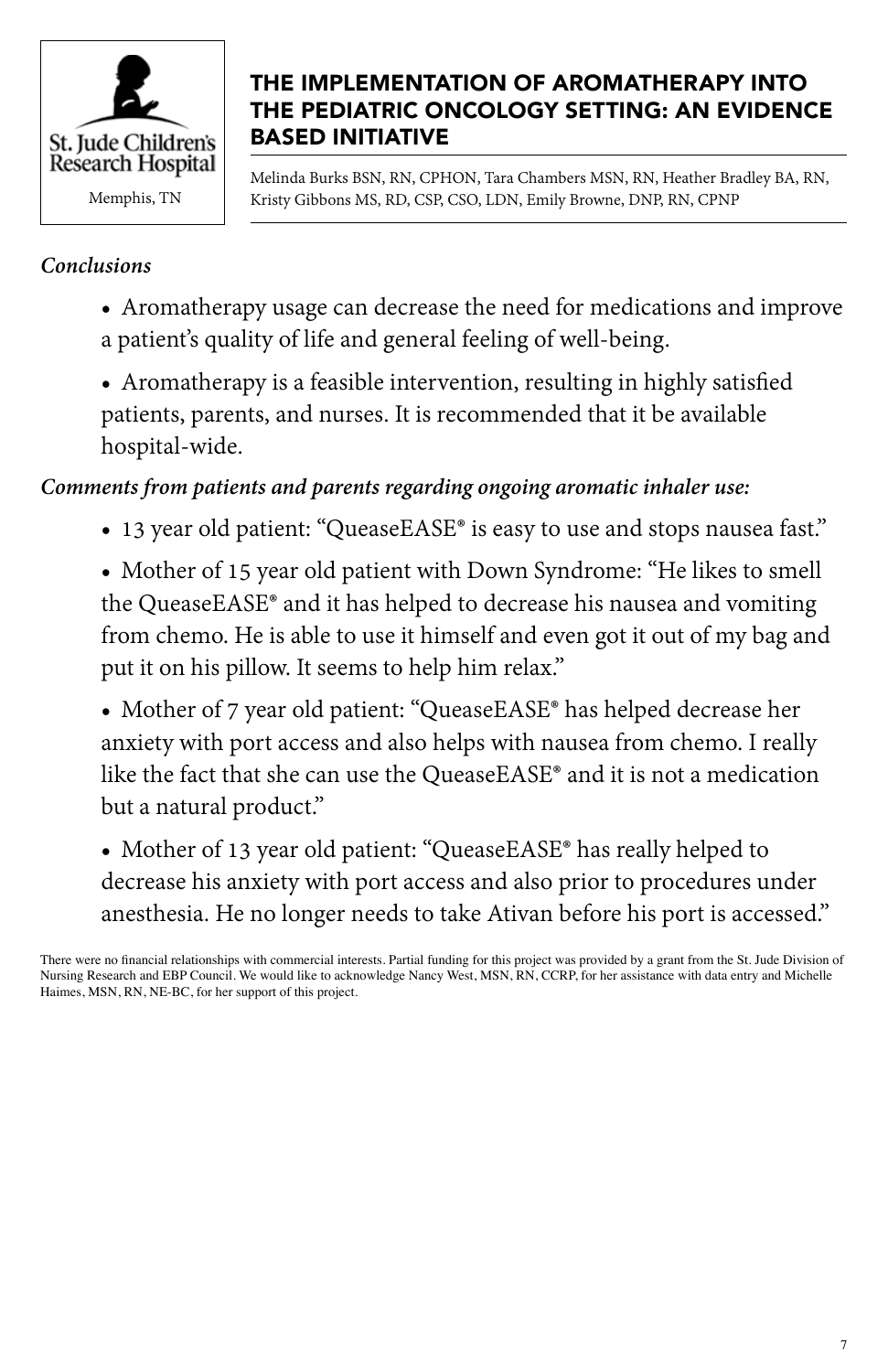

#### THE EFFICACY OF AROMATHERAPY IN THE TREATMENT OF POST-DISCHARGE NAUSEA IN PATIENTS UNDERGOING OUTPATIENT ABDOMINAL **SURGERY**

Laura Mcilvoy, PhD, RN, CCRN, CNRN, Linda Richmer, BSN, RN, CPAN, Deborah Kramer, ASN, RN, Rita Jackson, BSN, RN, Leslee Shaffer, BSN, RN, Jeffrey Lawrence, Namer, ASN, KN, KN, KR, ASSON, BSN, KN, Leslee<br>MSN, RN, CNOR, Kevin Inman, MSN, RN, CNE

# *Introduction/Problem*

• Post-discharge nausea (PDN) is a common complication after surgery with reported incidence rates as high as 35-50%. When nausea occurs post-discharge, patients attempt remedies that are ineffective or take prescribed antiemetics that can have detrimental side effects.

# *Purpose*

• The purpose of this study was to explore the effectiveness of the aromatherapy product QueaseEASE® for decreasing post-discharge nausea (PDN) in patients undergoing outpatient abdominal surgery.

# *Design*

• Prospective exploratory study.

# *Method*

• Informed Consent was obtained preoperatively from a convenience sample of adult patients scheduled for outpatient abdominal surgery procedures. Prior to discharge, subjects were instructed in the use of QueaseEASE® and given instructions on how to rate their nausea on a 0-10 scale. They recorded a nausea score when they experienced nausea, then again 3 minutes after using QueaseEASE®. A study nurse called subjects the next day to collect the information.

# *Findings*

• The sample included 70 outpatients who underwent abdominal surgery. Twenty-five participants (36%) reported experiencing PDN and their concomitant use of QueaseEASE®. There was a significant difference in mean age of those reporting PDN (37 years) versus those without nausea (48 years, P 5 .004) as well as a significant difference in mean intravenous fluid intake during hospitalization of those reporting PDN (1,310 mL) versus those without nausea (1,511 mL, P 5 .04). The PDN group had more female participants (72% vs 42%, P 5 .02), more participants that were less than 50 years of age (84% vs 53%, P 5 .02), and received more opioids (100% vs 76%, P 5 .006) than the no nausea group. The 25 PDN participants reported 47 episodes of PDN in which they used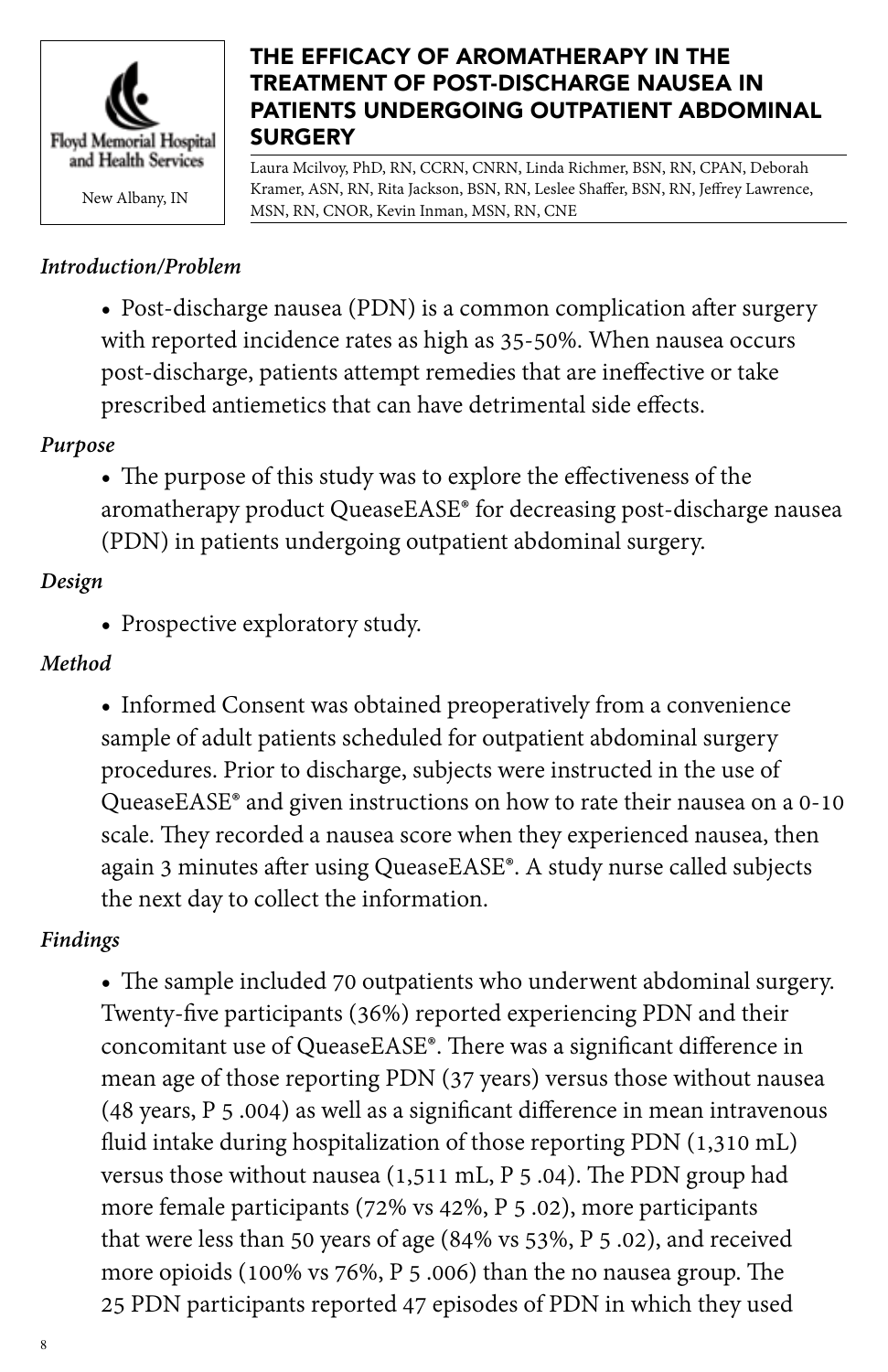

#### THE EFFICACY OF AROMATHERAPY IN THE TREATMENT OF POST-DISCHARGE NAUSEA IN PATIENTS UNDERGOING OUTPATIENT ABDOMINAL **SURGERY**

Laura Mcilvoy, PhD, RN, CCRN, CNRN, Linda Richmer, BSN, RN, CPAN, Deborah Kramer, ASN, RN, Rita Jackson, BSN, RN, Leslee Shaffer, BSN, RN, Jeffrey Lawrence, Namer, ASN, KN, KN, KR, ASSON, BSN, KN, Leslee<br>MSN, RN, CNOR, Kevin Inman, MSN, RN, CNE

QueaseEASE®. For all of the 47 PDN episodes experienced, participants reported a decrease in nausea scale (0 to 10) after the use of QueaseEASE®; for 22 (47%) of the PDN episodes experienced, a nausea scale of 0 after using QueaseEASE® was reported. The mean decrease in nausea scale for all 25 participants was 4.78 (62.12) after using QueaseEASE®.

# *Conclusions/Discussion*

• This study found that the aromatherapy QueaseEASE® was an effective treatment of PDN in select same day abdominal surgery patients. Every subject that used QueaseEASE® for PDN reported some level of relief from the nausea and in half of all the PDN episodes, the nausea was completely eliminated. This study was limited by a small sample size and lack of a control group. As PDN occurs in approximately one third of outpatient surgeries and the number of same-day surgeries continues to increase, more research is needed to identify effective self-care strategies for patients who suffer from this debilitating complication.

#### *Implications for Practice and Research*

• Aromatherapy is an effective and practical treatment for PDN. Research should focus on the effectiveness of aromatherapy in Phase I and II recovery.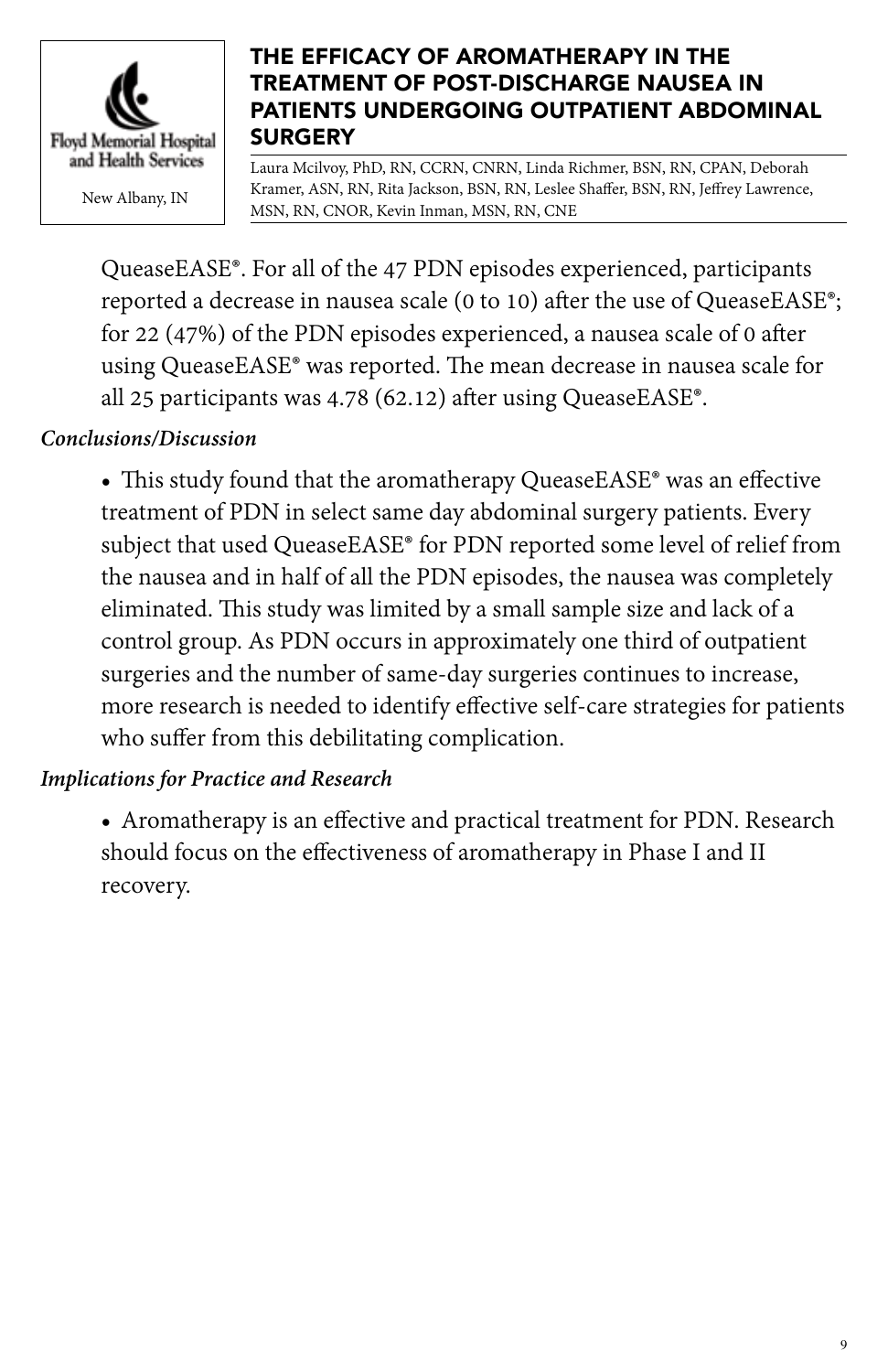

# NON-MEDICINAL TREATMENT OF POST OPERATIVE NAUSEA AND VOMITING

Portland, OR Fennifer Francis, RN, Lynn Truscott, RN

#### *Introduction*

• CHH Short Stay recognized that PONV was a challenge with day stay patients. IV medication used to treat PONV is sedating, making it difficult to discharge patients.

### *Methods*

• ASPAN has recognized postoperative and post-discharge nausea and vomiting (PONV/PDNV) as one of the most commonly occurring postoperative complications, frequently resulting in prolonged postoperative stay, unanticipated admissions and increased healthcare costs.

#### *Results*

• CHH Short Stay conducted a small trial study with QueaseEASE®. We found 85% of patients were satisfied and had total relief of nausea. We plan to continue conducting an evidence based nurse practice study to implement the use of QueaseEASE®. Data collection will be obtained through Epic and post op phone calls.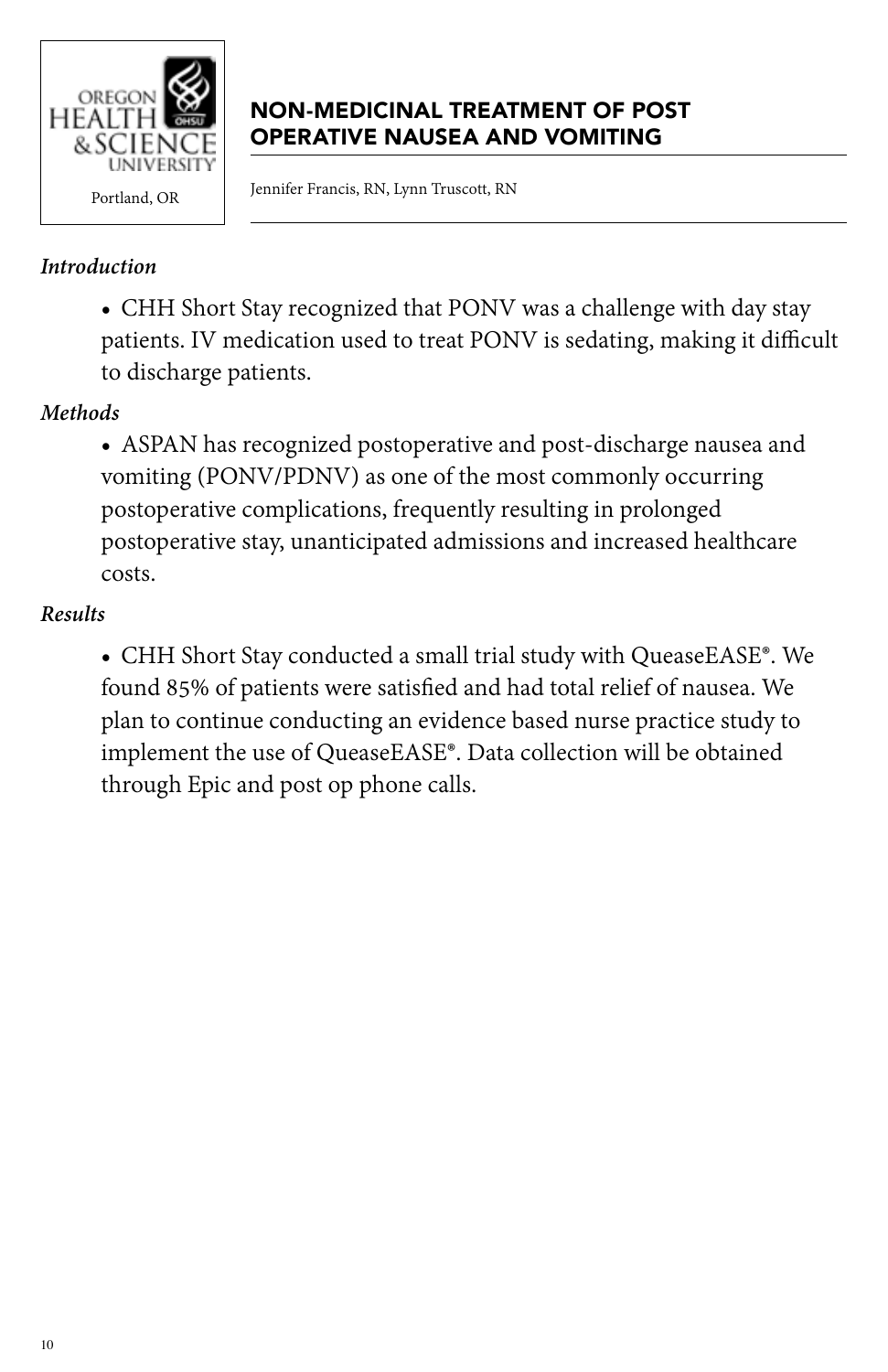

# QUEASEEASE® FINAL CALCULATIONS

Midlothian, VA Sandy Rotsted BSN, RN

### *Results*

• 61 – Total QueaseEASE® Used

• 10 – Not used according to protocol (ie. Preop or as second line antiemetic in PACU) so eliminated from all study results

• 17 of the 51 study patients – Needed further tx for nausea (33%)

• 3.45 – Average Relief in PACU after QueaseEASE<sup>®</sup> of the 51 study patients (on scale of 1 to 5, with 5 being the highest)

• 3.43 – Average Relief at discharge after all tx of the 51 study patients(on scale of 1 to 5, with 5 being the highest)

# *Postoperative Calls*

- 36 of the 51 test cases were reached postoperatively (70%)
- 3.83 "Did QueaseEASE® provide you any relief from nausea after surgery?" - perception at postoperative call (on scale of 1 to 5, with 5 being the highest)

• 17 of the 36 reached by phone continued to use QueaseEASE® postoperatively (47%) (Note: many did not continue to use the QueaseEASE® because they did not need it)

• 31 of the 36 reached by phone would like to receive QueaseEASE® if they had surgery again (86%)

- 31 of the 36 reached by phone would recommend QueaseEASE® to others (86%)
- 35 of the 36 were satisfied with treatment they received for nausea (97%)

# *Notes*

• On 3/6/13 - Dr. Lynam, "Can I have more QueaseEASE® for my L&D patients.The patients love it and it has worked very well."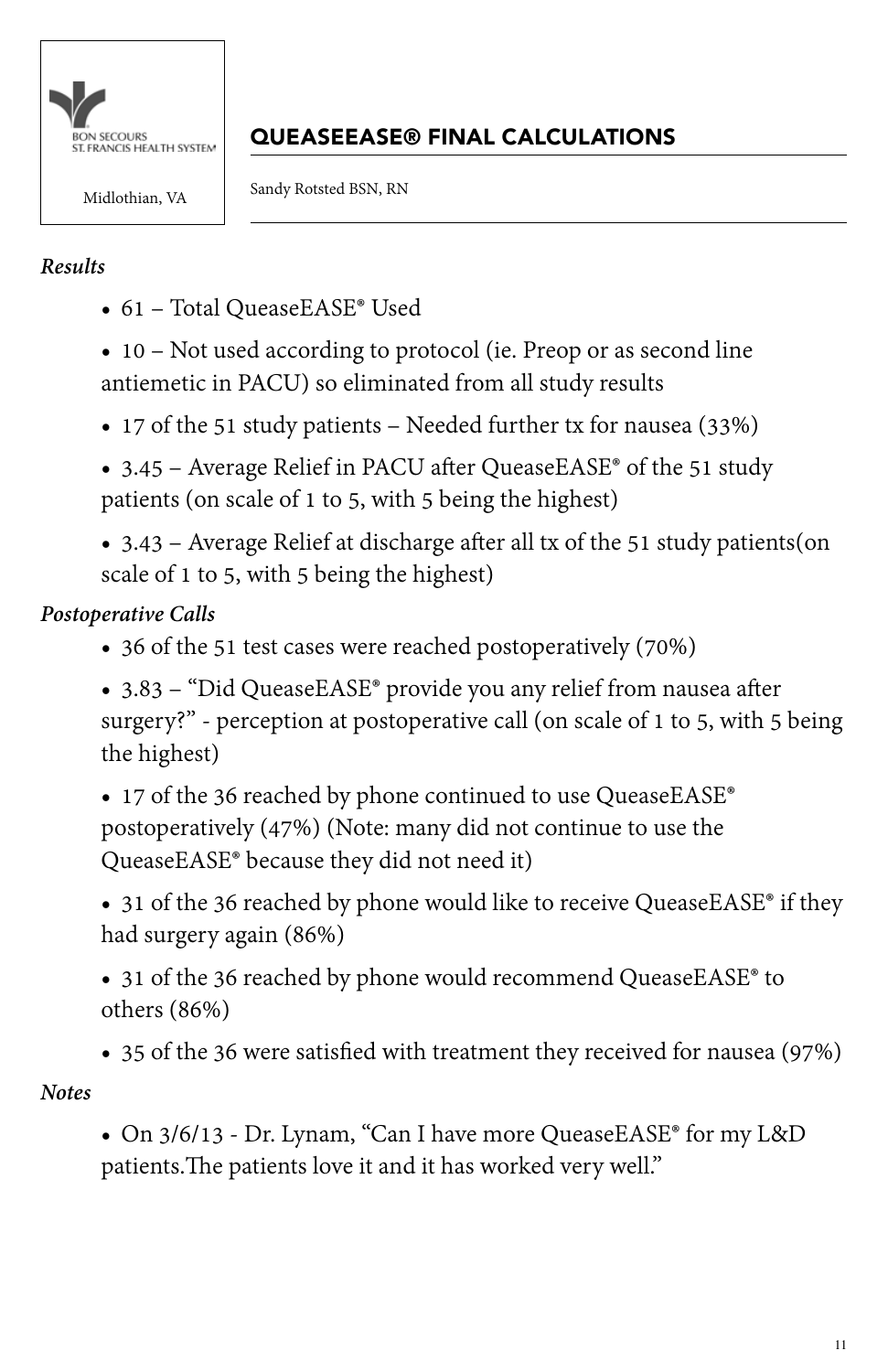

# SCRIPPS CLINIC DETERMINES IF QUEASEEASE® IS CLINICALLY ACCEPTABLE

San Diego, CA Ambulatory Surgery Center Post Operative RN's

#### *Product Evaluation Purpose*

• To determine if the product is clinically acceptable

*Results*

- 62% of patients had relief from their nausea after using QueaseEASE®
- Most nurses and patients found it easy to use
- Average patient rating: 4.5 out of 5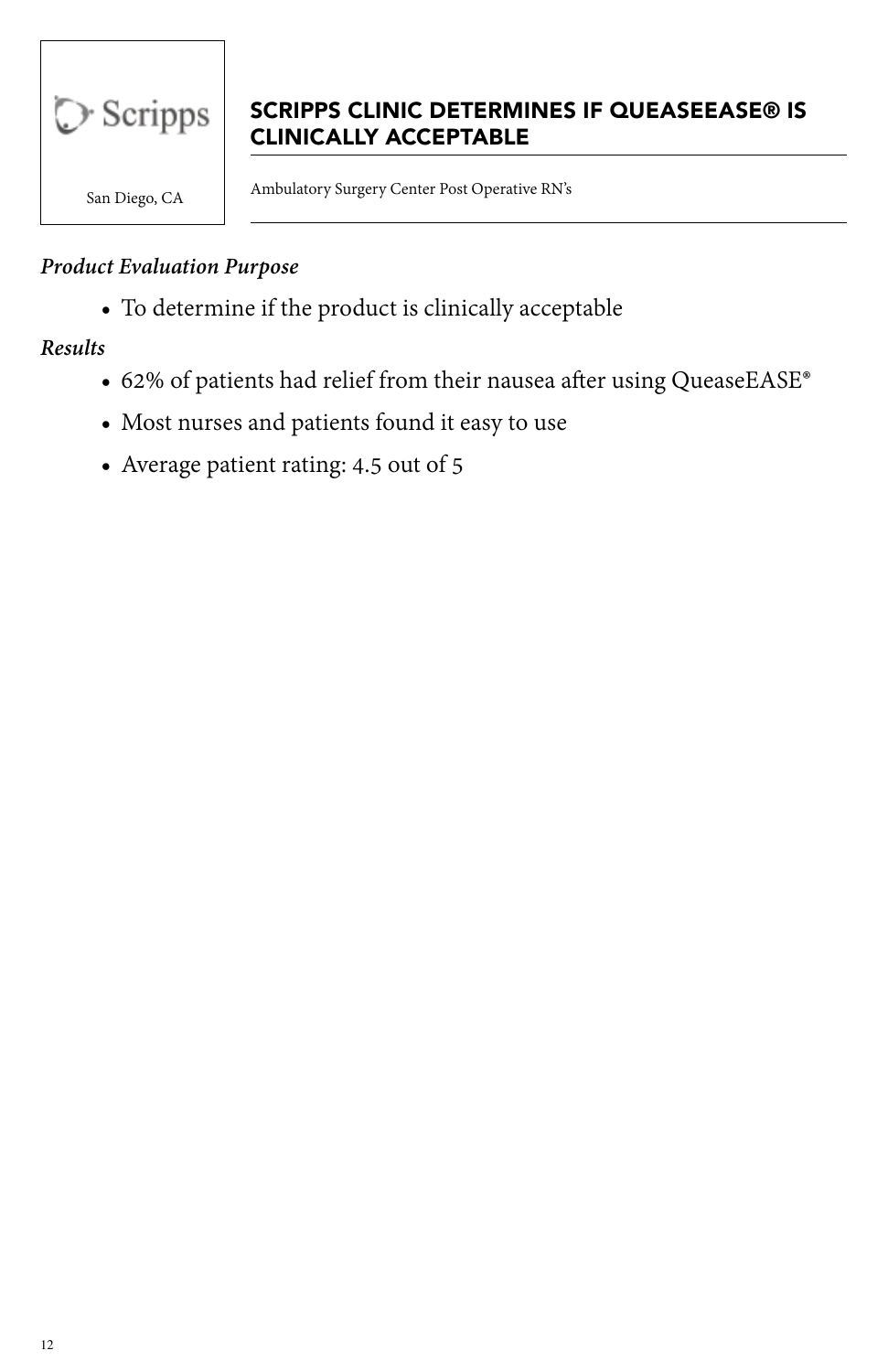

# STEPHENS MEMORIAL HOSPITAL QUEASEEASE® TRIAL

### *Demographics*

- Product used on 20 patients (2 male, 18 female)
- Mean age  $= 41.2$  years

#### *Procedures*

- 1 Gastro / Colonoscopy
- 1 Tubal
- 1 I&D Hematoma
- 2 Lap Chol's
- 2 Orif Ankle
- $\bullet$  2 LAVH
- 2 Hemorrhoidectomy
- 1 Lesion Removal
- 2 I&D Rectal Abscess
- 2 Lap Appy
- 1 C-Section
- 1 Hysteroscopy
- 1 Lap Removal Ovary
- 1 DHS Hip

#### *Results*

- 50% Total Relief from Nausea
- 40% Some Relief from Nausea
- 10% No Help with Nausea

#### *Conclusion*

• The product is hand-held so it can be immediately available to the patient. It was well received with our patients and had a favorable outcome. This product was also used on Med/Surg, OB, ER and SCU on 19 occasions during the month. A product like this is needed as an adjunct therapy.

• Of the two patients that reported no improvement with nausea, they both did not receive any nausea medications intra/op.

• No patients refused to trial the product

# *Patient Comments*

• "I loved QueaseEASE®. I thought it was great. I used it again when I got home"

• "I took it home and used it the first and second day and it helped"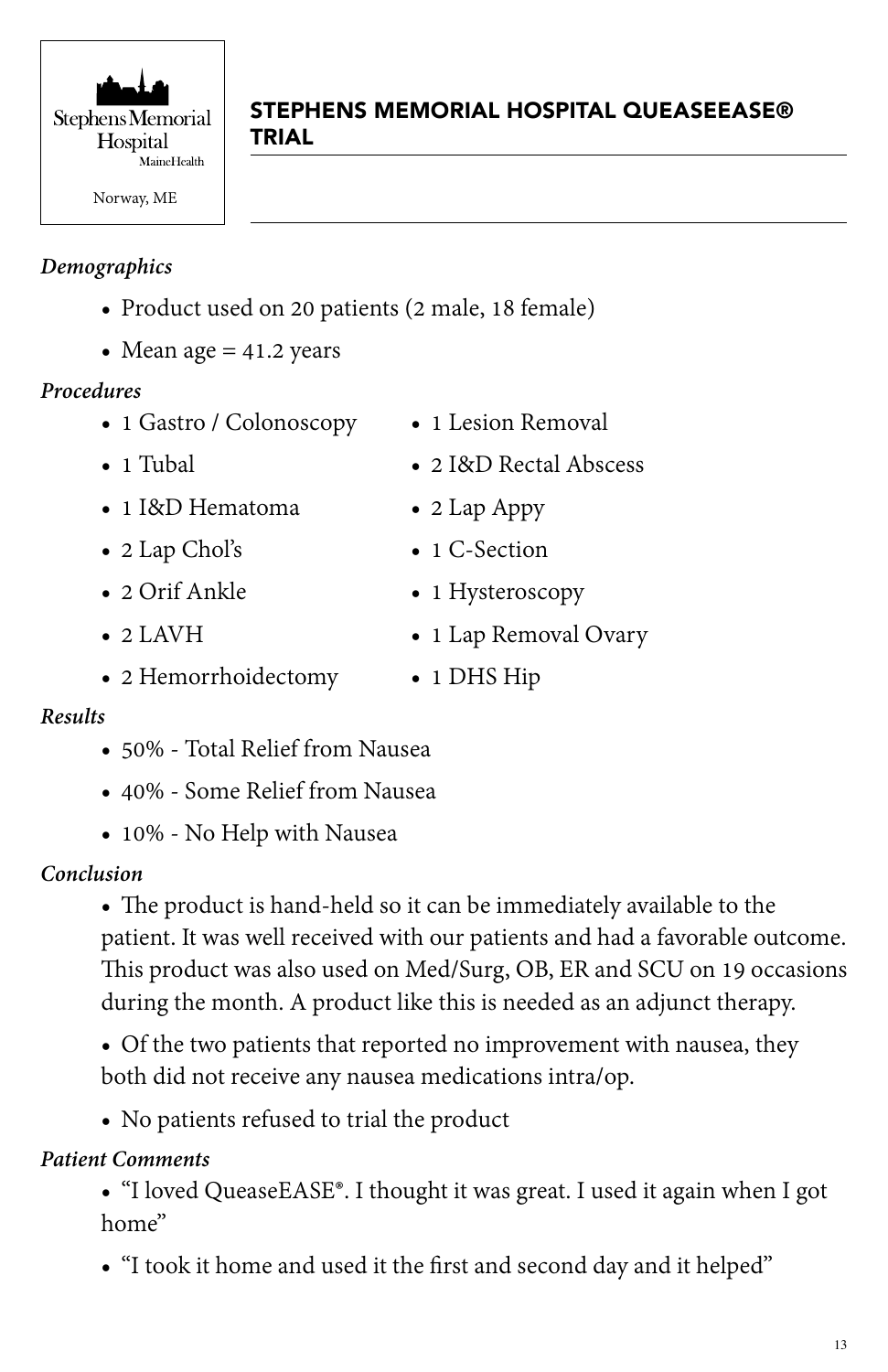

Aurora, CO Debra Malone BSN, RN, CAPA

# *Purpose*

• The purpose of this quality improvement study was to compare the patient and provider's satisfaction with isopropyl alcohol to QueaseEASE® aromatherapy in reducing PONV. A secondary outcome was to evaluate differences in PACU stay times between patients that were given isopropyl alcohol to inhale versus patients given QueaseEASE® aromatherapy to inhale.

### *Methods*

• The design of this project is descriptive and exploratory.

• This project was a quality improvement project that evaluated aromatherapy as a complimentary therapy for the management of PONV. The team consisted of Anschutz Outpatient Pre-Operative and Post Anesthesia Care Unit (AOP Pre/PACU) nurses. All participants were postoperative outpatients with PONV in the AOP PACU. The sample size was 100 patients with PONV. The study was conducted from November 2014 to March 2015.

• The patients were all treated with traditional treatment modalities. All the patients received aromatherapy as a complimentary therapy modality. The first 50 patients with PONV in the above time period received isopropyl alcohol pads to inhale, and the next 50 patients with PONV received a QueaseEASE® to inhale.

• At discharge, the outpatients were sent home with their assigned aromatherapy and instructions on how to use at home if needed. They were also informed they would be asked to rate the helpfulness of the aromatherapy in treating their PONV during their post-operative discharge phone call. The QueaseEASE® pad lasts for 8 hours. An isopropyl alcohol pad dries out in approximately one hour, therefore, additional isopropyl pads were sent home for participants in the isopropyl alcohol group.

• During the post-operative follow up phone call, the patient was asked the helpfulness of the aromatherapy in reducing their PONV using a 1-5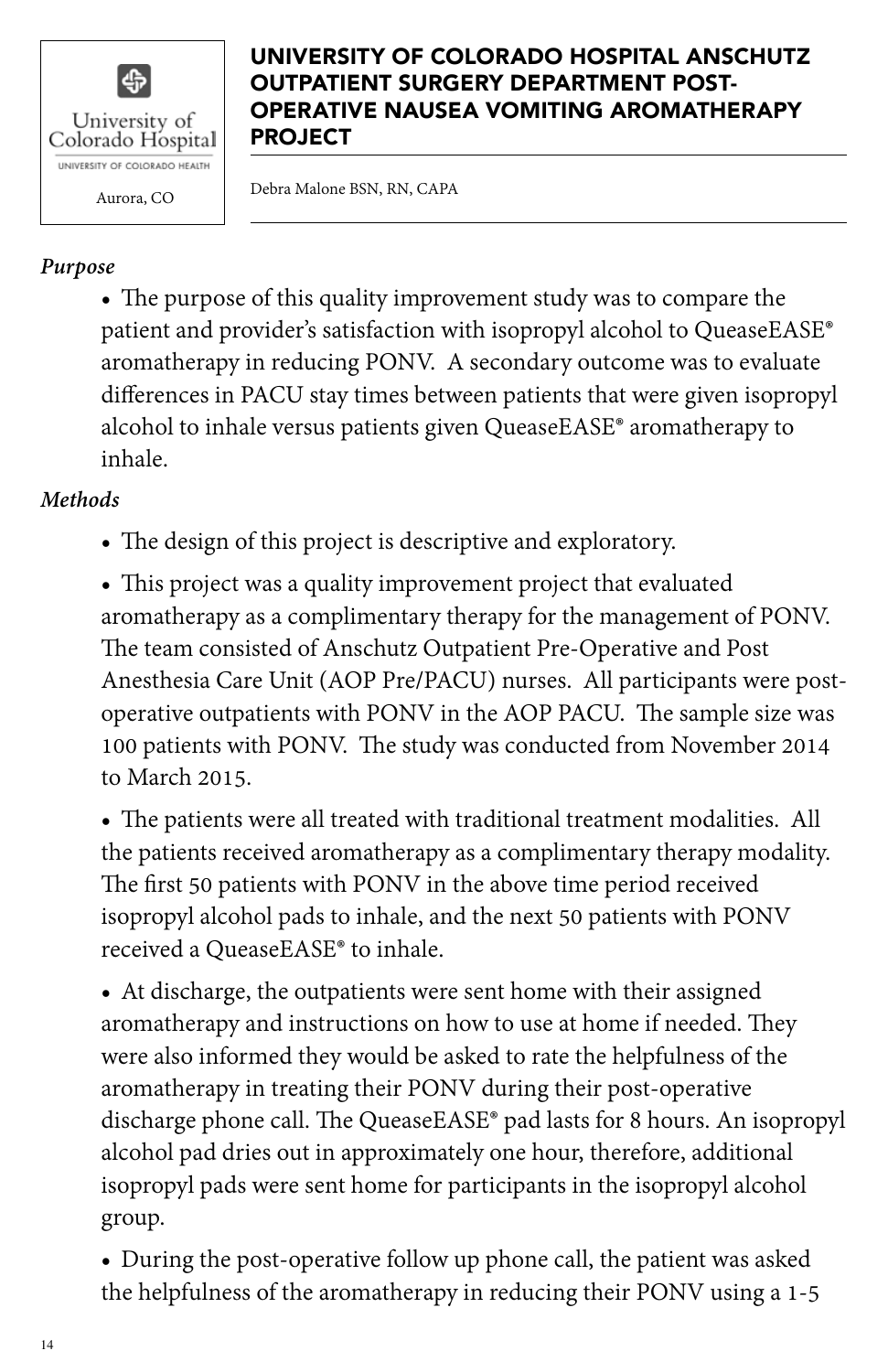

Aurora, CO Debra Malone BSN, RN, CAPA

scale (with 1 being least helpful, and 5 extremely helpful). Comments were also collected, as well as PACU minutes, gender, age, and type of surgery. At the end of the collection period, the nurses used the same 1-5 scale to rate their overall experience of the helpfulness of using the aromatherapy as a complimentary treatment for PONV. Comments were also collected.

*Results*

• N=50. The average score of the isopropyl alcohol pad patient group was 2.54. 16 patients rated it at 1 (least helpful), 7 patients rated it at 2 (slightly helpful), 16 patients rated it at 3 (somewhat helpful), 6 patients rated it at 4 (very helpful), and 5 patients rated it at 5 (extremely helpful).

• N=50. The average score of the QueaseEASE<sup>®</sup> patient group was 3.7. 5 patients rated it at 1 (least helpful), 4 patients rated it at 2 (slightly helpful), 16 patients rated it at 3 (somewhat helpful), 3 patients rated it at 4 (very helpful), and 12 patients rate it at 5 (extremely helpful).

• The nurses' overall satisfaction score for the QueaseEASE® product was 4.1. 0 nurses rate it at 1 (least helpful), 0 nurses rated it at 2 (slightly helpful), 1 nurse rated it at 1 (somewhat helpful), 11 nurses rated it at 4 (very helpful), and 3 nurses rated it at 5 (extremely helpful).

• The nurses overall satisfaction score for the QueaseEASE® product was 4.1. 0 nurses rate it at 1 (least helpful), 0 nurses rated it at 2 (slightly helpful), 1 nurse rated it at 1 (somewhat helpful, 11 nurses rated it at 4 (very helpful), and 3 nurses rated it at 5 (extremely helpful).

• There were no differences in PACU times. The average time for the isopropyl alcohol group was 159 minutes. The average time for the QueaseEASE® group was 156 minutes.

• Patients' ages ranged from 16-72. The average patient age was 45. Of the 100 patients with PONV, 69 were female and 31 were male. Of the 100 patients with PONV, 42 had orthopedic surgery, 26 had ENT surgery, 16 had gynecology surgery, and 15 had a variety of general surgeries.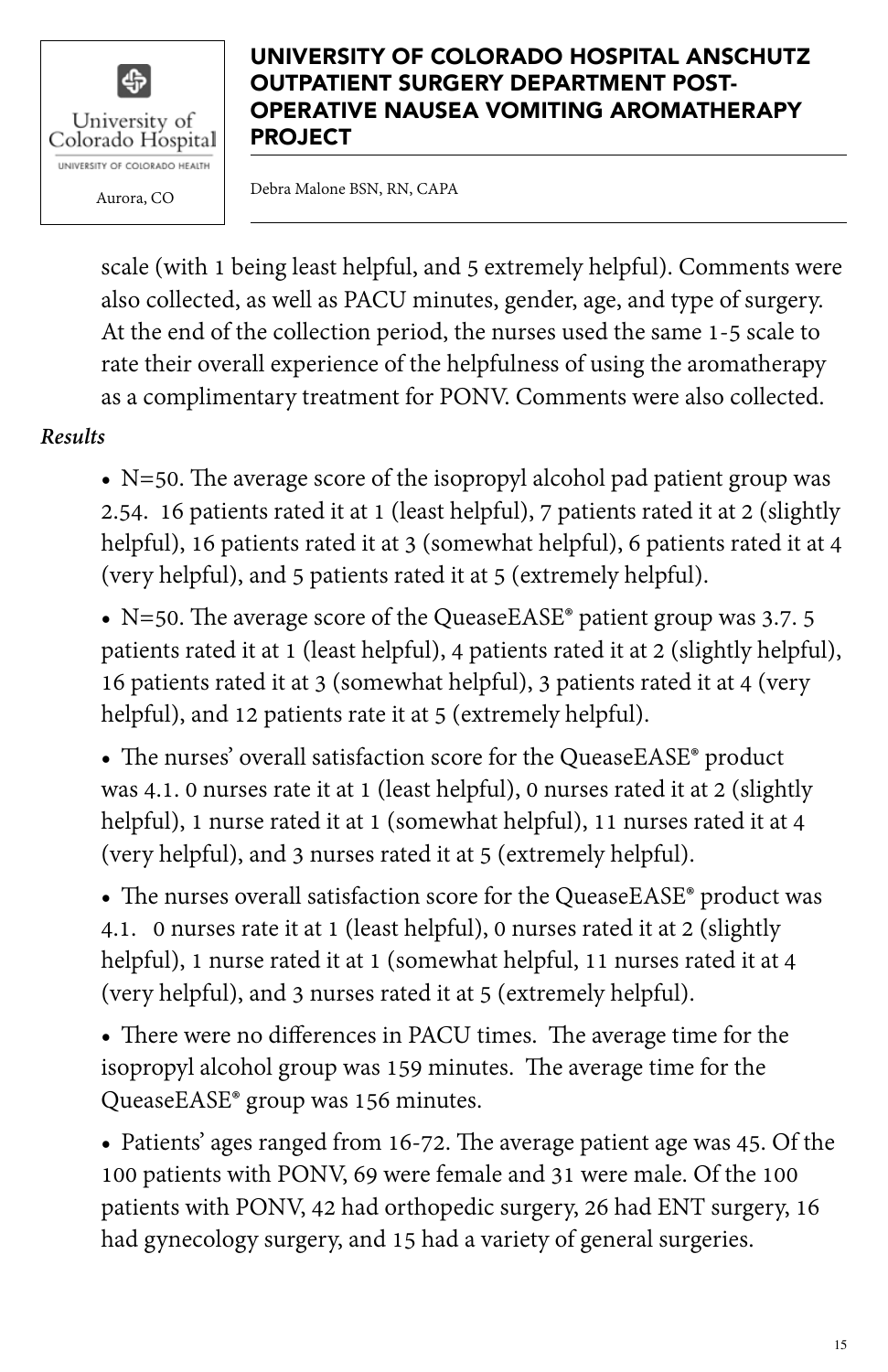

Aurora, CO Debra Malone BSN, RN, CAPA

#### *Discussion*

• The PONV Aromatherapy Study confirms the majority of both the patient and the nurses felt aromatherapy was somewhat to extremely helpful as a treatment modality for PONV. Satisfaction with the QueaseEASE® by patients was higher (3.7) than with isopropyl alcohol (2.54). The nurses' satisfaction with QueaseEASE® in reducing patients' PONV was higher (4.1) than with the isopropyl alcohol pads (2.8). No differences were found between the standard of care group (isopropyl alcohol) and the evidence-based practice group (QueaseEASE®) for the time spent in PACU.

• This study did not show any numerical difference in PACU times between the two aromatherapies. It is important to acknowledge other variables that affect PACU times. For instance, pain levels, oxygen saturation levels, sedation levels, the nurse's workload, the patient's motivation, transportation arrangements, can all affect the amount of time patients stay in the PACU. How or if these variables contribute to PACU times may be explored in future projects on complementary modalities.

• It is well documented in the literature that women have a higher incidence of PONV and this study's results were consistent with this finding. No inferential testing was performed, as this study was a pilot study collecting descriptive data. Further analysis will need to be performed in the future to determine any statistical significance in group differences.

• The largest surgical procedure group with PONV in the study consisted of patients undergoing orthopedic procedures. Orthopedic surgeries may have been a larger percentage of our total surgical procedures during the study period. Further study in our department should examine if we are giving those undergoing orthopedic procedures effective prophylactic treatment for PONV compared to those undergoing different types of procedures, such as gynecology patients, whom literature has shown has a higher incidence of PONV.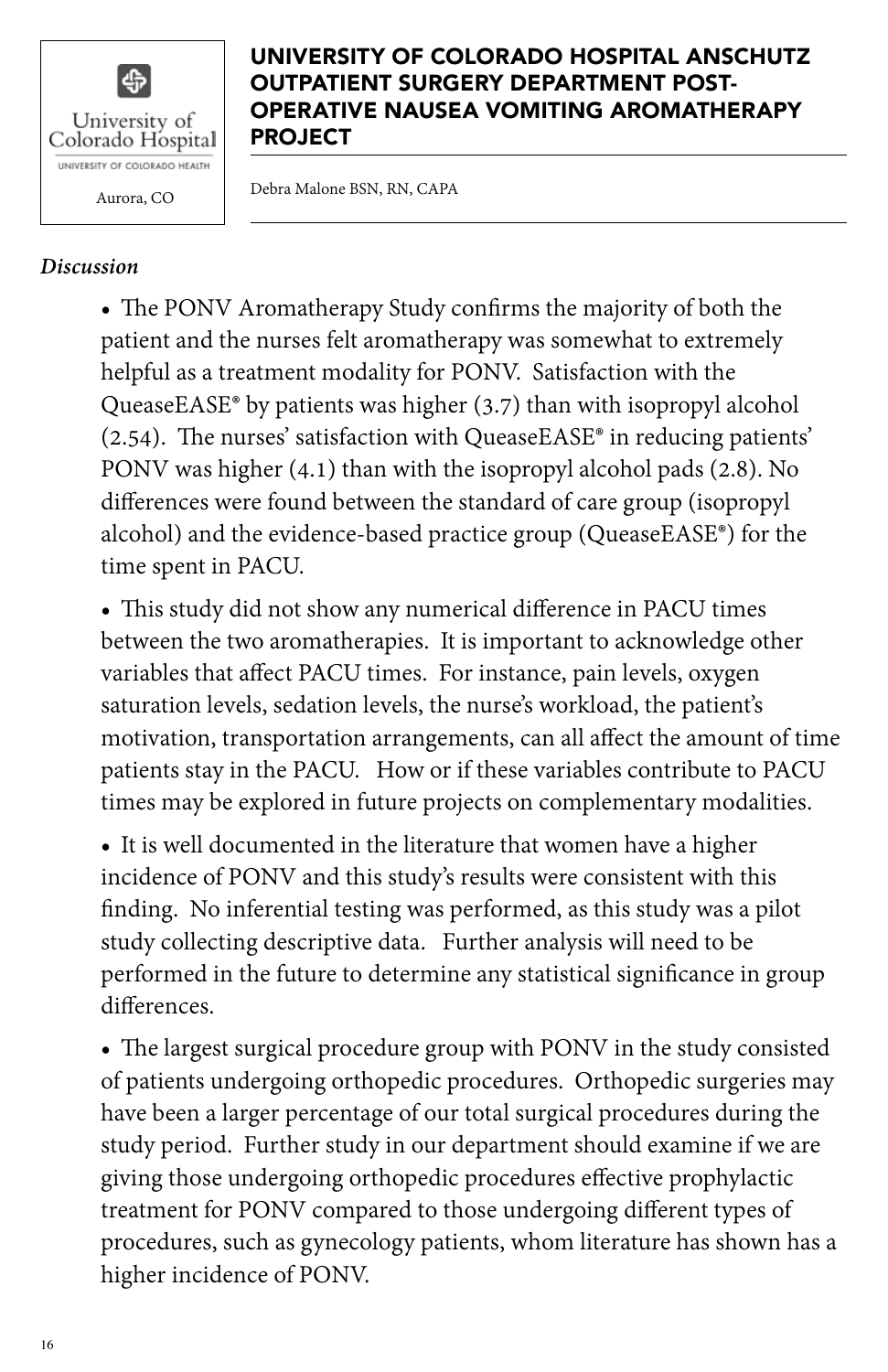

Aurora, CO Debra Malone BSN, RN, CAPA

• Further study is needed to examine if aromatherapy reduces the amount of antiemetic medications administered in the PACU. A reduced use of antiemetic medication could impact health care expenses and decrease unwanted side effects of these medications.

### *Implications*

• This quality improvement project demonstrated that both the patients and the nurses were more satisfied with the QueaseEASE® product in treating and managing PONV in comparison to the current standard of care of using an isopropyl alcohol pad. The evidence-based approach using QueaseEASE® during this project shows promise in reducing PONV among our patients.

• Several different units in the hospital have also shown an interest in obtaining this product to help comfort their patients. Many hospitals, including local hospitals, are now offering patients more complimentary therapies. Patients at the University of Colorado Hospital may expect to have selections such as aromatherapy offered to them during their stay as well.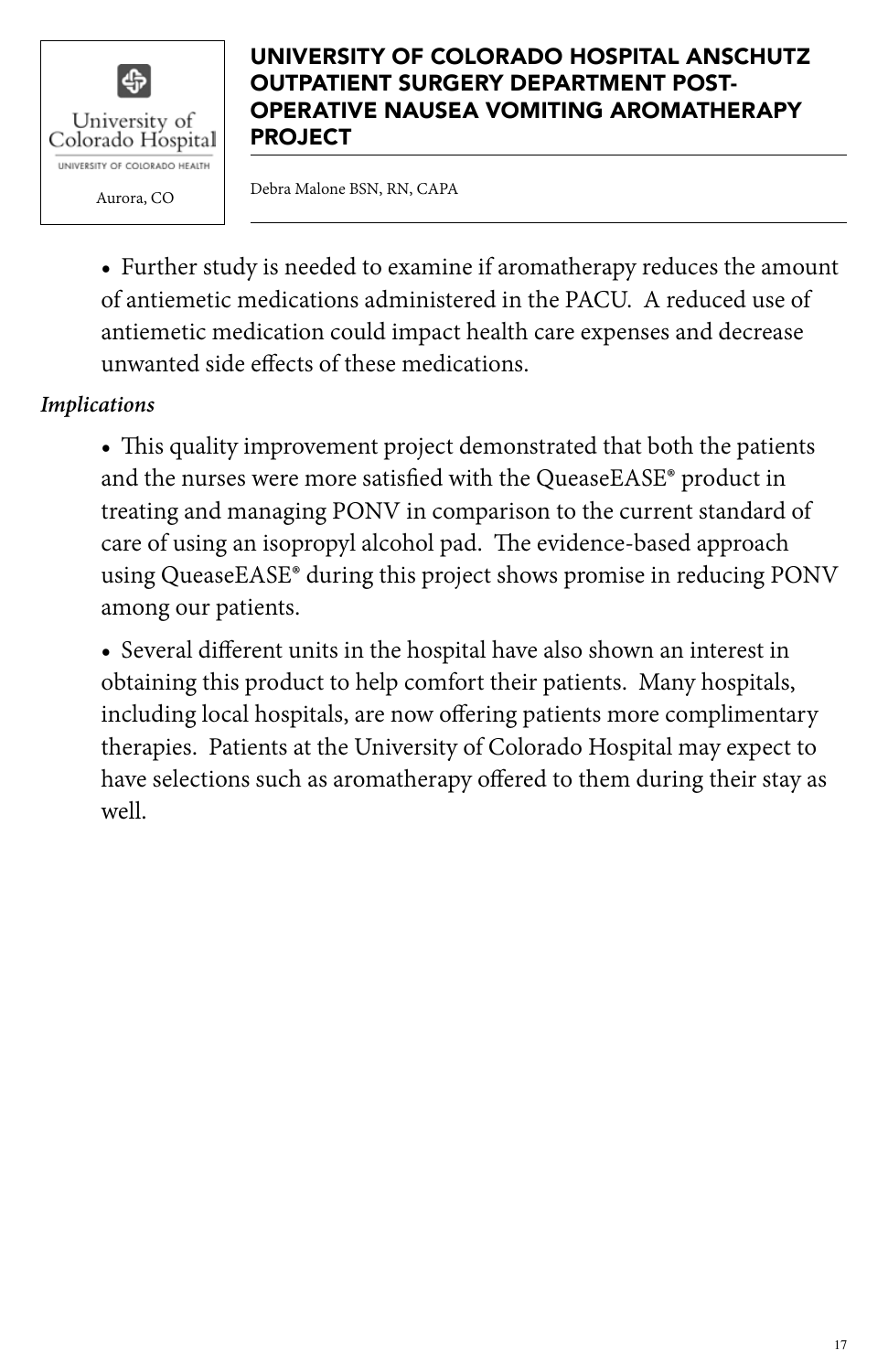

# AROMATHERAPY: A NON-PHARMACOLOGICAL INTERVENTION FOR POSTOPERATIVE NAUSEA AND VOMITING IN THE PACU

Ronald M. Malit BSN, RN, CPANN, CAPA & Paschale Dorismond-Parks BSN, RN, Sugar Land, TX CPAN • Houston Methodist Sugarland Hospital

### *Introduction/Problem*

• Unavailability of non-pharmaceutical therapy for PONV in Houston Methodist Sugar Land Hospital

#### *Purpose*

• To improve management of PONV in the immediate postoperative period and 24 hours post discharge.

#### *Findings*

• Between September and October 2015, a total of 43 subjects were included in the EBP project.

• Results showed aromatherapy was more effective in treating mild nausea than moderate nausea and was not able to totally relieve severe nausea.

• Subjects who did not achieve total relief from nausea had 3+ Apfel risk score of PONV.

• Among subjects, only 40% required antiemetics, decreasing usage by 60% when compared to past practice.

• Limitations: Low incidence of PONV among subjects.

• A survey of all AOD and PACU nurses suggest that aromatherapy was easy to use, beneficial for the patient, and 100% recommended inclusion to the multi-modal therapy for PONV.

- Favorable results of this EBP project promoted continued use of aromatherapy on AOD patients with PONV in the PACU.
- Implementation on patients start on November 2015.

#### *Future Actions*

• Further studies to asses the effect of aromatherapy on clinically meaningful outcomes (i.e. patient satisfaction relating to comfort, length of hospital stay and its applicability in other areas).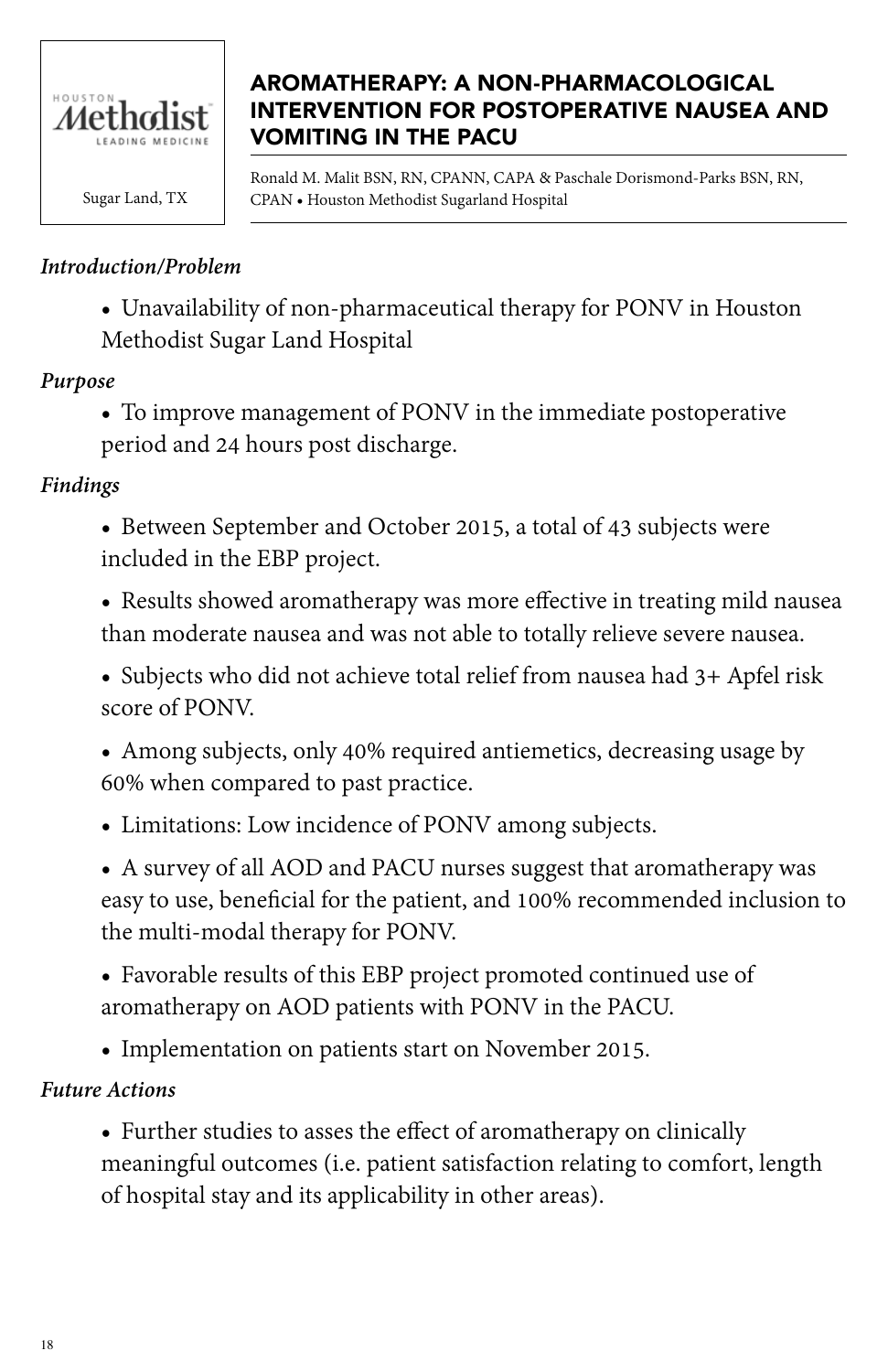

# QUEENS MEDICAL CENTER STUDY: QUEASEEASE® USE IN PHASE I RECOVERY

#### *Product Evaluation Purpose*

• To determine if the product is clinically acceptable

*Results*

• There was a 15 minute decrease in PACU Phase I time with the use of QueaseEASE® as well as a 37% decrease in Phenergan use and over 50% decrease in Kytril use.

• 82% of patients felt that the QueaseEASE® tabs helped relieve their nausea.